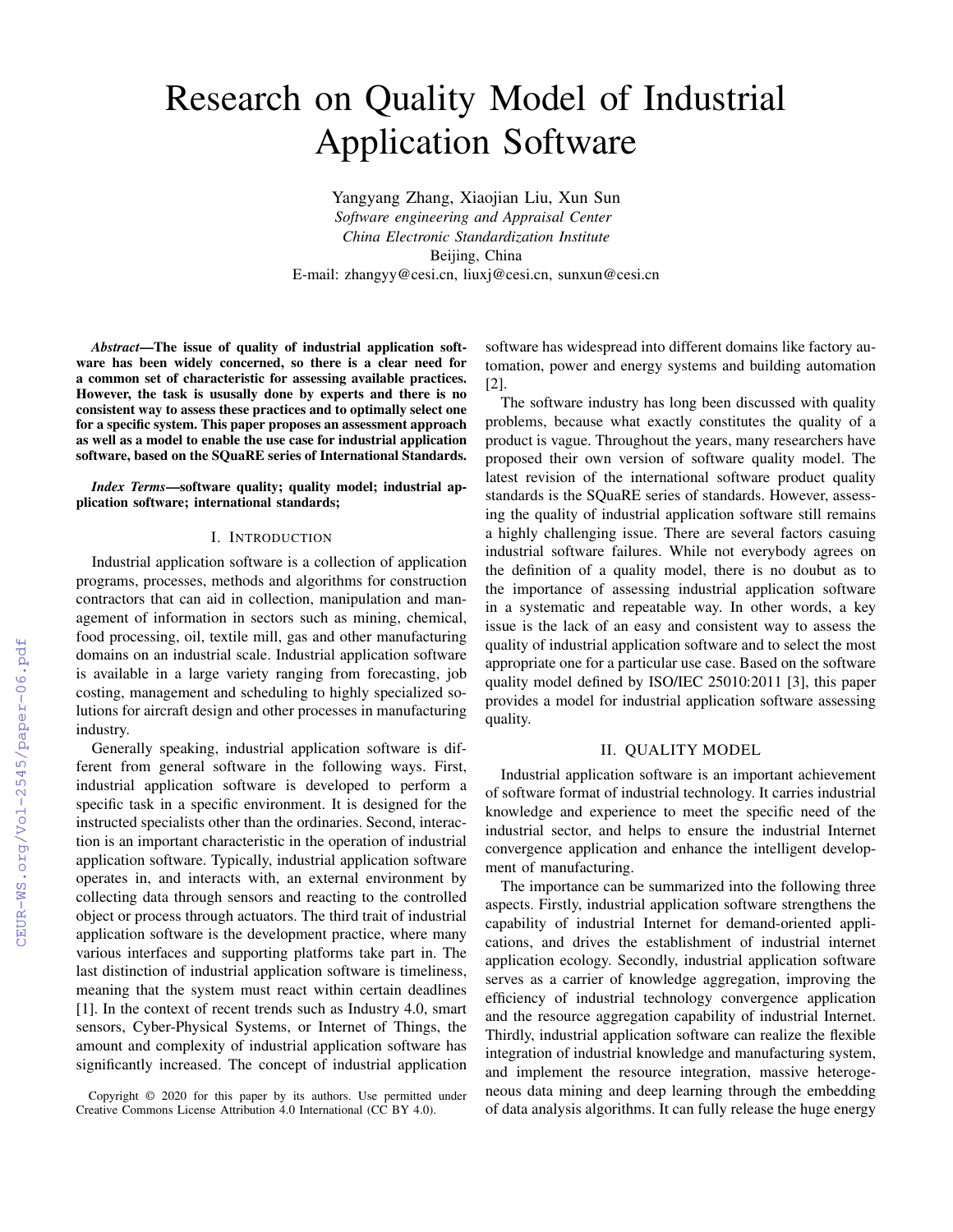

Fig. 1. The overview of quality characteristics

of cloud computing and big data, and strengthen the service capability of industrial internet platform.

A simple methodology is given as follow. Firstly, analyze the characteristics of software for the given industry. Secondly, a key step of the process is to select the characteristics upon which the evaluations can be done. Thirdly, having the characteristics defined and contextualized, the next step is to acquire feedback from the stakeholders. To do so, a survey can be conducted, where the stakeholders can provide their feedback in a quantitative form. A quantitative assessment linked to the characteristics enables their statistical assessment. Fourthly, the statistical analysis of the survey, reveals the views of the stakeholders, and provides insights on what is important and should be prioritized when selecting the approach to follow. For instance, from the quantitative values given to each characteristic, weights can be calculated that show the impact of that specific characteristic of the product quality model. Finally, the last step is to get the quality model of industrial application software.

# III. QUALITY CHARACTERISTICS

The basis of this work is on the ISO/IEC 25010:2011 product quality model. Industrial application software has both industrial product attributes and software product attributes at the same time. On the one hand, as the product requirements of industrial products, the requirements of solving industrial problems and industrial knowledge embodied in the industrial application software are mainly considered. The evaluation of such characteristics are mainly on the basis of the relevant descriptions provided by materials, application verification reports, accreditation certificates and so on to assess conformity. On the other hand, as the product requirements of software products, the characteristics are divided into two groups. One is to evaluate the conformity of the industrial application software as the software itself, mainly through the software test method. The other is to evaluate the software capabilities presented by industrial application softwares in use, mainly through relevant application reports and user certificates. Relationship between all characteristics are showed in Figure 1.

#### *A. Industrial properties*

The quality model of industrial application software categorizes industrial properties into four characteristics: influence scope of solved industrial problem, degree of advancement, innovation of industrial knowledge and application verification.

As technology has advanced, manufacturers find themselves not just in need of employees, but employees with a different set of problems. Manufacturing companies operating machines or plants nowadays have to meet various challenges, including small lot sizes, high variability of product types, and a changing product portfolio during the lifecycle of a machine or plant. In another word, the influence scope of each solved industrial problem is different, from unit level, system level to system of system level.

There are several levels to describe the degree of advancement, such as to realize the functions of similar traditional industrial software; a certain function or performance improvement compared with similar domestic products; obvious advancement compared with similar domestic products; partially